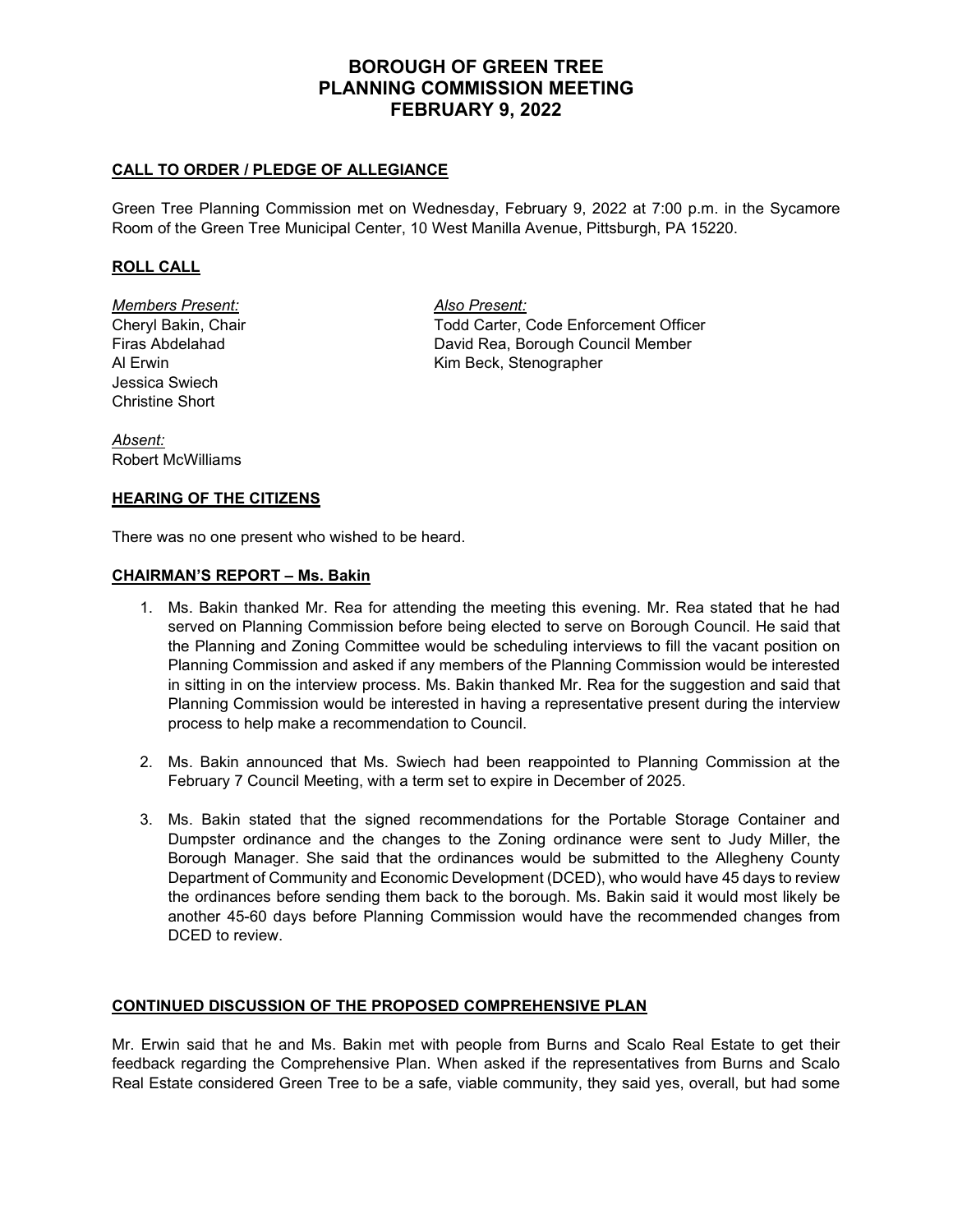concerns with the increase in drug use and lewd behavior they had been noticing in their parking lots. Ms. Bakin said that this was a concern that Chief Cleary has been working on.

The representatives from Burns and Scalo mentioned that during the summer months, many of their employees enjoy walking on Greentree Road during their lunch break and appreciate that the sidewalks have been repaired. They stated that the crosswalks near the parkway can sometimes be unsafe due to vehicles not paying attention to pedestrians crossing and suggested that the borough could look into ways to improve upon this safety concern. Ms. Bakin suggested that a flashing walk light be recommended at the intersection where Greentree Road meets the parkway to try to alleviate the pedestrian concerns.

Mr. Erwin said that when Burns and Scalo was asked about ideas to revitalize the Greentree Road corridor, they suggested facelifts to the buildings, which has been a common suggestion from other residents. Mr. Erwin said that when they met with Coldwell Banker, they were told that many of the businesses that rent space on Greentree Road don't stay very long due to lack of parking accessibility. Mr. Erwin suggested that a "parking in rear" sign could be put up in front of these businesses, as people visiting might not be aware that there is an additional parking lot in the rear of the buildings. Burns and Scalo also suggested that the borough should look into bringing in condominiums, apartments, breweries, and modern restaurants to draw in a larger, more diverse group of people.

Ms. Bakin stated that she and Mr. Erwin would be attending the Green Tree Garden Club meeting on February 10 to speak with the members about the Comprehensive Plan and pass out surveys for them to fill out. Ms. Short said that she was the president of the Woman's Civic Club and volunteered to speak about the Comprehensive Plan and pass out surveys at their next meeting. When asked about the Rotary Club, Ms. Short said she would reach out to individuals involved in the Rotary Club and ask them to distribute surveys at one of their upcoming meetings.

Ms. Bakin said that she was working on setting up a meeting between Planning Commission and PennDOT, either at a PennDOT office or during a future Planning Commission meeting.

Ms. Short stated that she had been in contact with Dr. Stropkaj, the Superintendent of Keystone Oaks School District, and was hoping to have a meeting set up with him soon. She said that Dr. Stropkaj seemed interested in the possibility of having a student get involved in becoming a junior member of Council. Mr. Rea stated that it had been at least 8-10 years since Council has had a junior member. Ms. Bakin suggested that if a student didn't want to commit to attending all the council meetings, they could look into having a student who was interested in attending some Planning Commission meetings. Mr. Erwin noted that in the previous Comprehensive Plan, Mackin Engineering had a summary of the community meetings, and Planning Commission had met with students in the schools rather than having them attend meetings. Ms. Bakin stated that it was difficult to schedule a time to have students come to the borough building, so they worked around their schedules and had the meetings in the school.

Mr. Erwin said he had read through the list of "stakeholders" listed in the previous Comprehensive Plan and asked if there were any groups listed that Planning Commission should consider speaking with at this point in the process and mentioned the Rotary Club, Boy Scouts, and Girl Scouts. Ms. Short said she believed that Green Tree had a Girl Scout troop but wasn't sure if there was currently a Boy Scout troop in the borough. Ms. Bakin stated that there were several groups of people listed in the previous Comprehensive Plan, including the Wheeling and Lake Erie Railroad and the Port Authority, that Mackin Engineering had direct contact with. She said that Planning Commission would have to do some research to see if they would be able to find contacts for those groups.

Mr. Abdelahad said that he and Mr. McWilliams hadn't made contact with any churches yet but would begin that process. He stated that he did not see any churches listed on the previous Comprehensive Plan. Ms. Bakin said that Planning Commission was able to add additional groups to the previous list, as necessary.